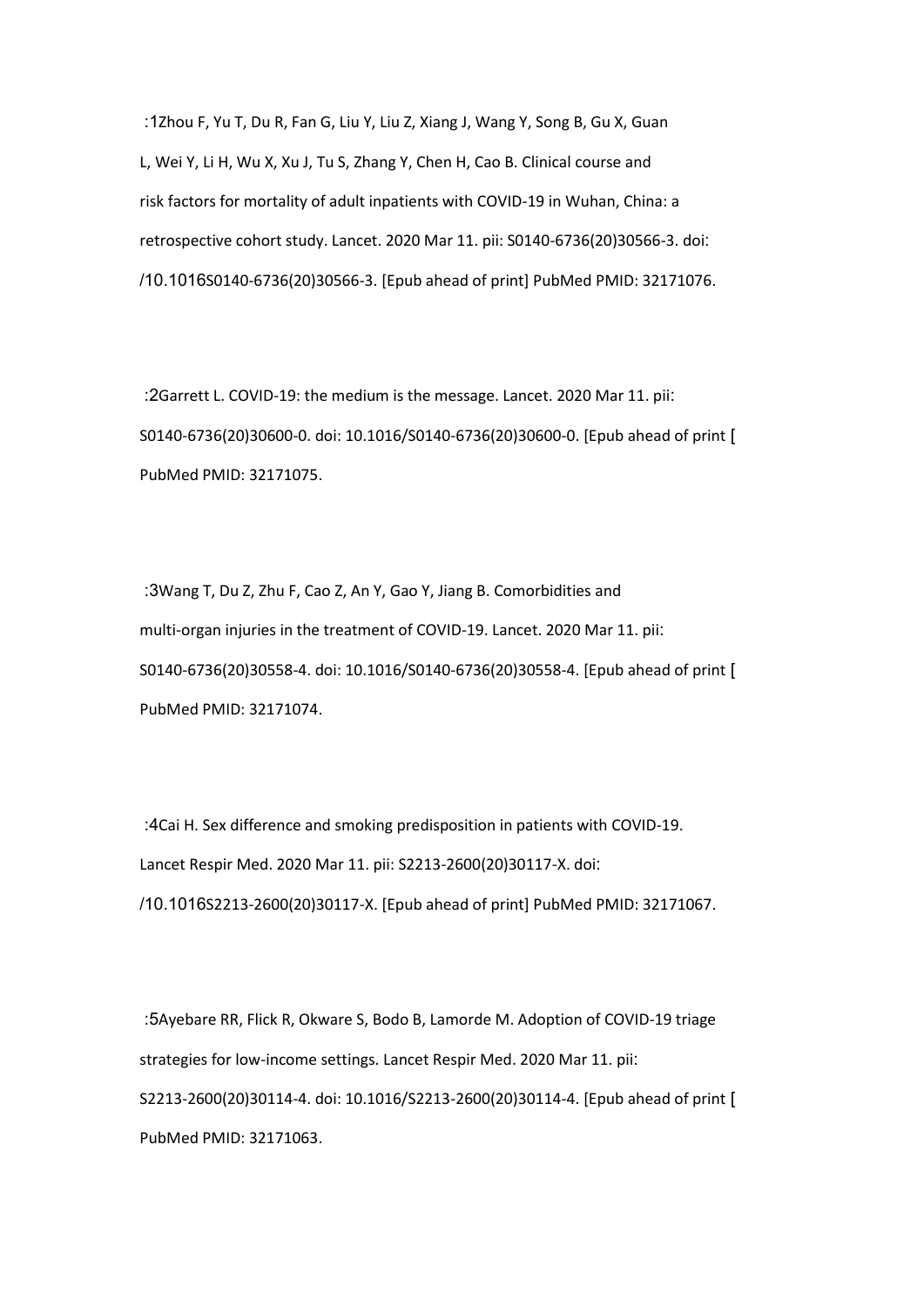:6Fang L, Karakiulakis G, Roth M. Are patients with hypertension and diabetes mellitus at increased risk for COVID-19 infection? Lancet Respir Med. 2020 Mar .11pii: S2213-2600(20)30116-8. doi: 10.1016/S2213-2600(20)30116-8. [Epub ahead of print] PubMed PMID: 32171062.

 :7Kucharski AJ, Russell TW, Diamond C, Liu Y, Edmunds J, Funk S, Eggo RM; Centre for Mathematical Modelling of Infectious Diseases COVID-19 working group. Early dynamics of transmission and control of COVID-19: a mathematical modelling study. Lancet Infect Dis. 2020 Mar 11. pii: S1473-3099(20)30144-4. doi: /10.1016S1473-3099(20)30144-4. [Epub ahead of print] PubMed PMID: 32171059.

 :8Mao R, Liang J, Shen J, Ghosh S, Zhu LR, Yang H, Wu KC, Chen MH; Chinese Society of IBD, Chinese Elite IBD Union; Chinese IBD Quality Care Evaluation Center Committee. Implications of COVID-19 for patients with pre-existing digestive diseases. Lancet Gastroenterol Hepatol. 2020 Mar 11. pii: S2468-1253(20)30076-5. doi: 10.1016/S2468-1253(20)30076-5. [Epub ahead of print ] PubMed PMID: 32171057.

 :9Ebenso B, Otu A. Can Nigeria contain the COVID-19 outbreak using lessons from recent epidemics? Lancet Glob Health. 2020 Mar 11. pii: S2214-109X(20)30101-7. doi: 10.1016/S2214-109X(20)30101-7. [Epub ahead of print] PubMed PMID: 32171055.

:10Tsai J, Wilson M. COVID-19: a potential public health problem for homeless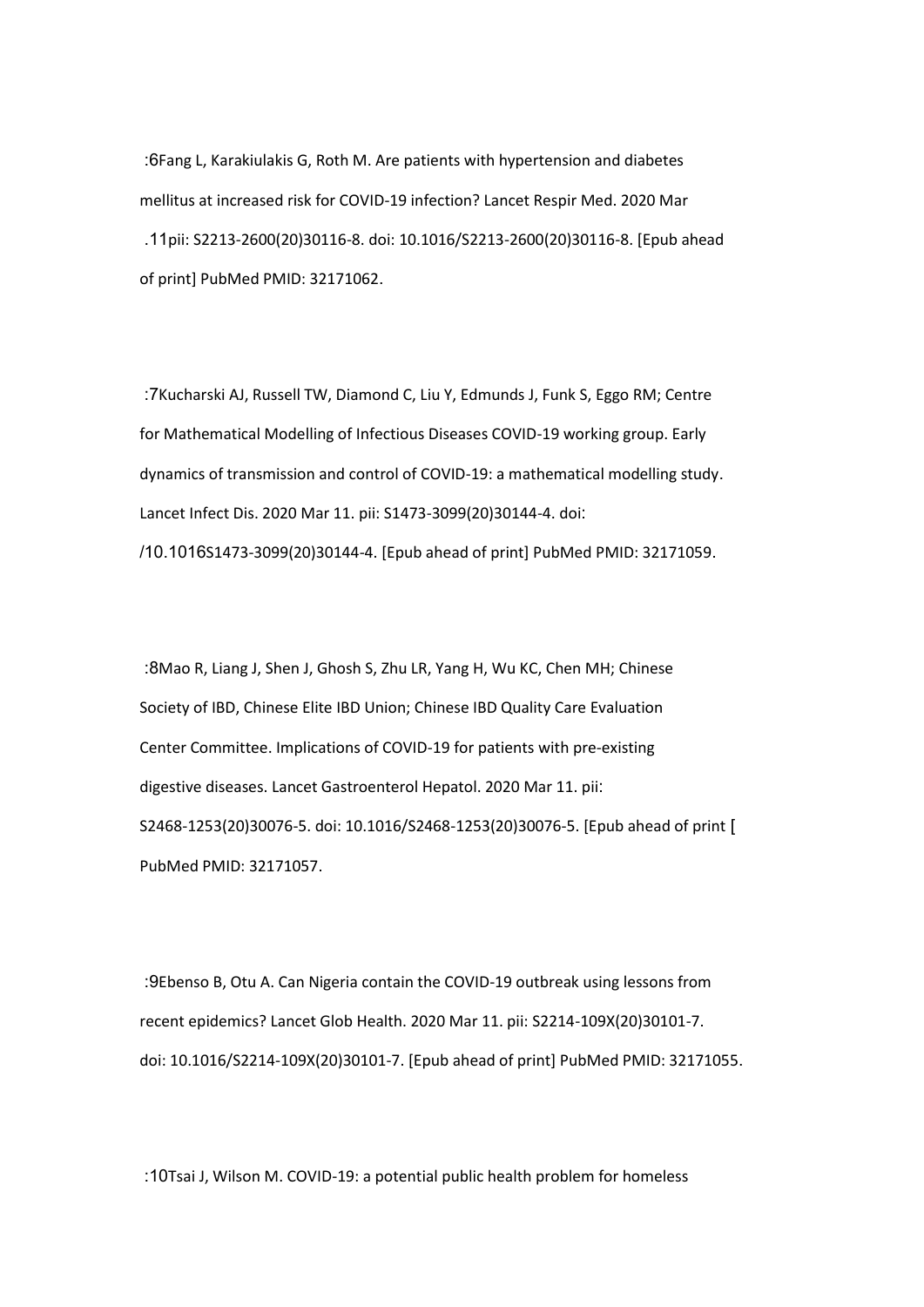populations. Lancet Public Health. 2020 Mar 11. pii: S2468-2667(20)30053-0. doi : /10.1016S2468-2667(20)30053-0. [Epub ahead of print] PubMed PMID: 32171054.

 :11Sawano T, Ozaki A, Rodriguez-Morales AJ, Tanimoto T, Sah R. Limiting spread of COVID-19 from cruise ships - lessons to be learnt from Japan. QJM. 2020 Mar .14pii: hcaa092. doi: 10.1093/qjmed/hcaa092. [Epub ahead of print] PubMed PMID : .32170953

 :12Stein R. COVID-19 and Rationally Layered Social Distancing. Int J Clin Pract. 2020Mar 14:e13501. doi: 10.1111/ijcp.13501. [Epub ahead of print] PubMed PMID: .32170898

 :13He F, Deng Y, Li W. Coronavirus Disease 2019 (COVID-19): What we know? J Med Virol. 2020 Mar 14. doi: 10.1002/jmv.25766. [Epub ahead of print] Review. PubMed PMID: 32170865.

 :14Xu L, Liu J, Lu M, Yang D, Zheng X. Liver injury during highly pathogenic human coronavirus infections. Liver Int. 2020 Mar 14. doi: 10.1111/liv.14435. [Epub ahead of print] Review. PubMed PMID: 32170806.

 :15Yan Y, Chen H, Chen L, Cheng B, Diao P, Dong L, Gao X, Gu H, He L, Ji C, Jin H, Lai W, Lei T, Li L, Li L, Li R, Liu D, Liu W, Lu Q, Shi Y, Song J, Tao J, Wang B, Wang G, Wu Y, Xiang L, Xie J, Xu J, Yao Z, Zhang F, Zhang J, Zhong S, Li H, Li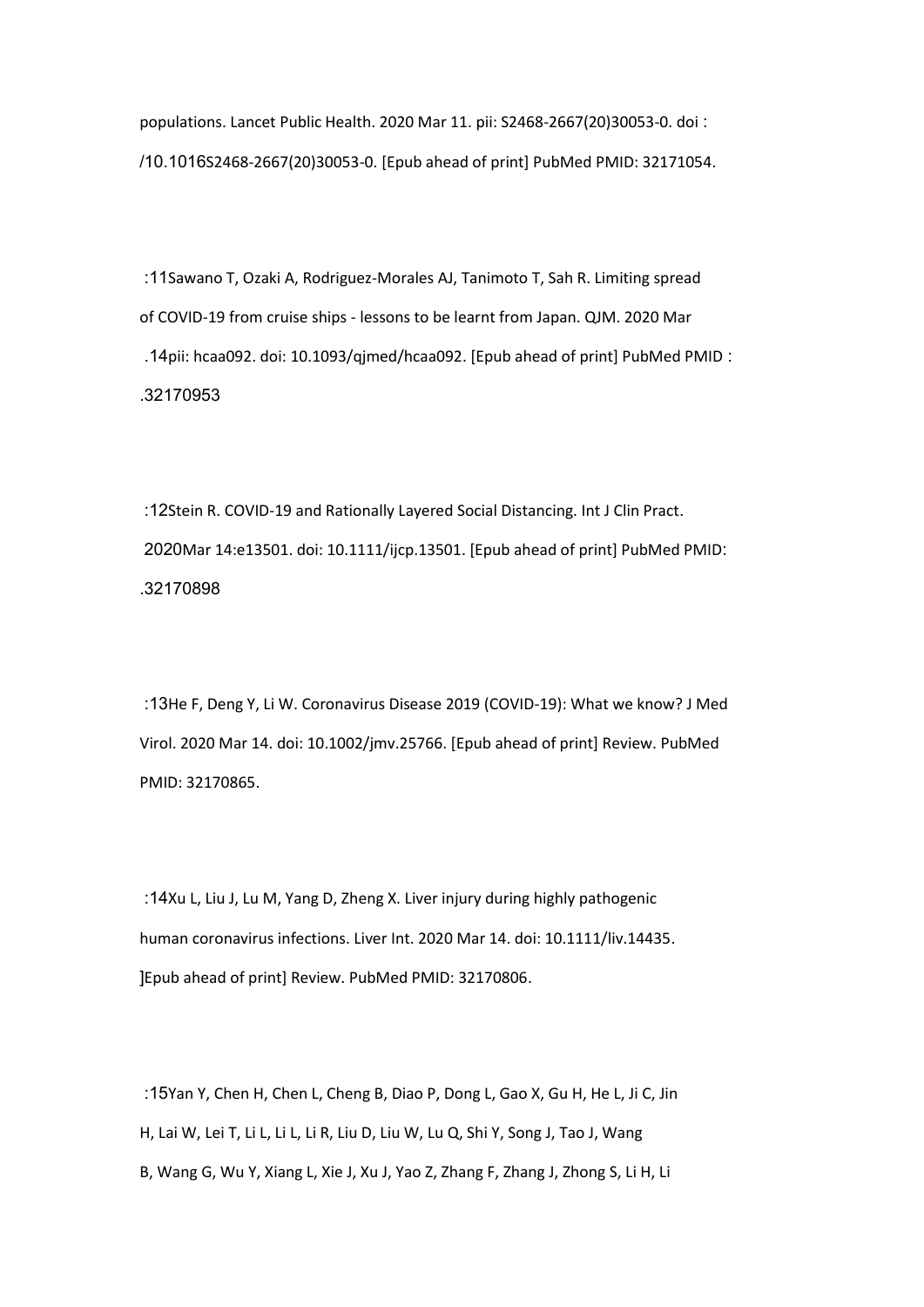H. Consensus of Chinese experts on protection of skin and mucous membrane barrier for healthcare workers fighting against coronavirus disease 2019. Dermatol Ther . 2020Mar 13:e13310. doi: 10.1111/dth.13310. [Epub ahead of print] PubMed PMID: .32170800

 :16Chen X, Chughtai AA, MacIntyre CR. Application of a Risk Analysis Tool to Middle East Respiratory Syndrome Coronavirus (MERS-CoV) Outbreak in Saudi Arabia. Risk Anal. 2020 Mar 13. doi: 10.1111/risa.13472. [Epub ahead of print] PubMed PMID: 32170774.

 :17Lin D, Liu L, Zhang M, Hu Y, Yang Q, Guo J, Guo Y, Dai Y, Xu Y, Cai Y, Chen X, Zhang Z, Huang K. Co-infections of SARS-CoV-2 with multiple common respiratory pathogens in infected patients. Sci China Life Sci. 2020 Mar 5. doi: /10.1007s11427-020-1668-5. [Epub ahead of print] PubMed PMID: 32170625.

 :18Zou X, Chen K, Zou J, Han P, Hao J, Han Z. Single-cell RNA-seq data analysis on the receptor ACE2 expression reveals the potential risk of different human organs vulnerable to 2019-nCoV infection. Front Med. 2020 Mar 12. doi: /10.1007s11684-020-0754-0. [Epub ahead of print] PubMed PMID: 32170560.

 :19Ni L, Zhou L, Zhou M, Zhao J, Wang DW. Combination of western medicine and Chinese traditional patent medicine in treating a family case of COVID-19 in Wuhan. Front Med. 2020 Mar 13. doi: 10.1007/s11684-020-0757-x. [Epub ahead of print] PubMed PMID: 32170559.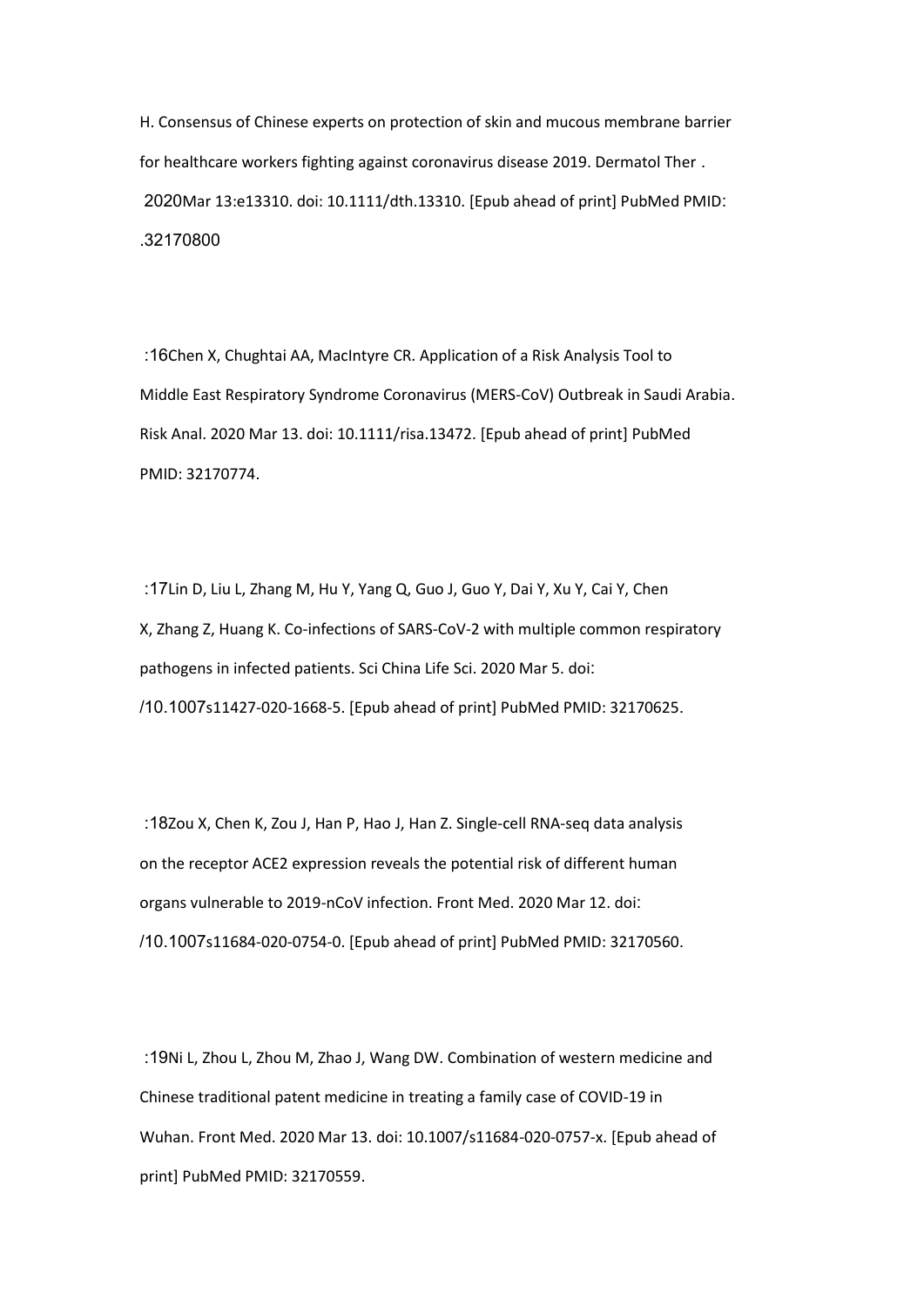:20Rimmer A. Trainees and covid-19: your questions answered. BMJ. 2020 Mar :368;13m1059. doi: 10.1136/bmj.m1059. PubMed PMID: 32170027.

 :21Wells CR, Sah P, Moghadas SM, Pandey A, Shoukat A, Wang Y, Wang Z, Meyers LA, Singer BH, Galvani AP. Impact of international travel and border control measures on the global spread of the novel 2019 coronavirus outbreak. Proc Natl Acad Sci U S A. 2020 Mar 13. pii: 202002616. doi: 10.1073/pnas.2002616117. [Epub ahead of print] PubMed PMID: 32170017.

 :22Mahase E. Covid-19: UK holds off closing schools and restricts testing to people in hospital. BMJ. 2020 Mar 13;368:m1060. doi: 10.1136/bmj.m1060. PubMed PMID: 32169967.

 :23Rimmer A. Covid-19: GPs call for same personal protective equipment as hospital doctors. BMJ. 2020 Mar 13;368:m1055. doi: 10.1136/bmj.m1055. PubMed PMID: 32169866.

 :24Rimmer A. Covid-19: Medical conferences around the world are cancelled after US cases are linked to Massachusetts meeting. BMJ. 2020 Mar 13;368:m1054. doi: /10.1136bmj.m1054. PubMed PMID: 32169834.